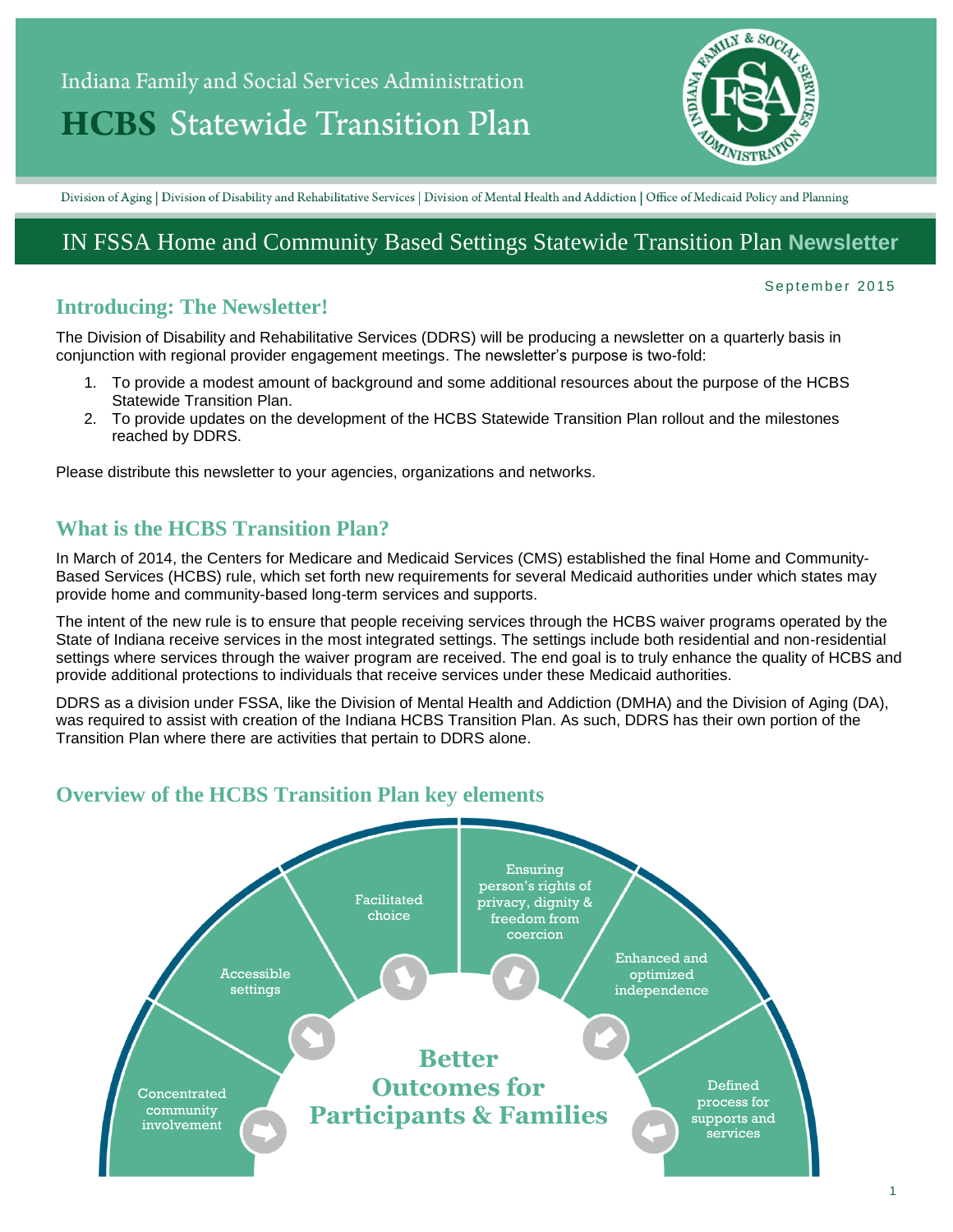#### **What is Included in the Indiana Statewide Transition Plan?**

The plan includes a detailed description of how and what FSSA/DDRS has done or will do to ensure compliance with the requirements of this new rule. The new rule applies to both residential and non-residential settings.

In the plan submitted by DDRS, it includes the steps that DDRS has taken to review current services and the future plans for additional reviews.



*These phases overlap and will not cleanly transition from one to the next.*

#### **The DDRS Transition Plan includes the following major activities:**

- Assessment of all residential and non-residential settings (happening now through Dec. 2015)
	- o Comprehensive provider and participant survey
	- o Site specific assessments
- Assembling a Transition Taskforce to provide technical assistance and support
- Revisions to DDRS Waiver Manual, Forms and Training process
- Policy Modification through the revision of policies and procedures
- Development of a Corrective Action Process
- Revisions to Indiana Code